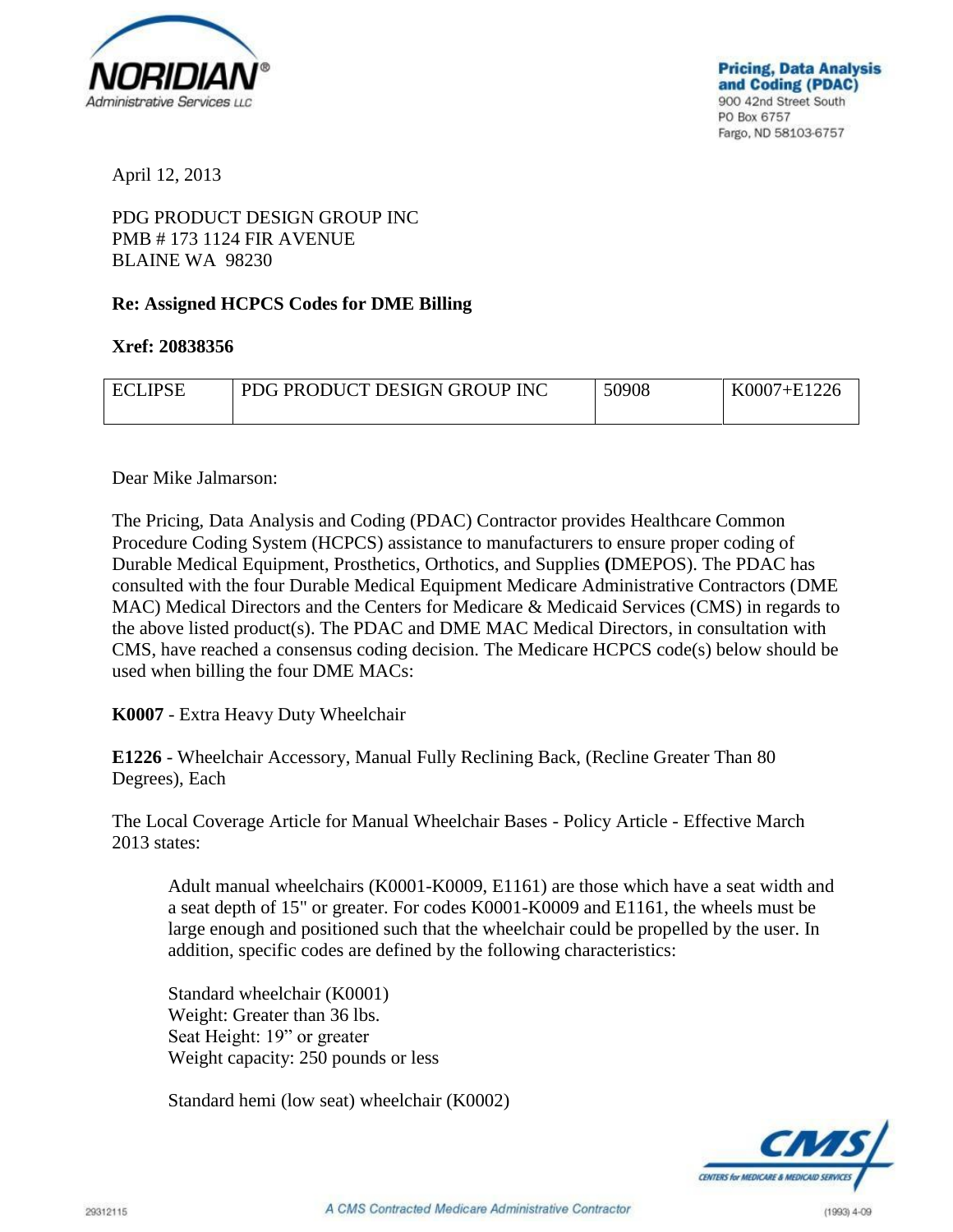Weight: Greater than 36 lbs Seat Height: Less than 19" Weight capacity: 250 pounds or less

Lightweight wheelchair (K0003) Weight: 34-36 lbs Weight capacity: 250 pounds or less

High strength, lightweight wheelchair (K0004) Weight: Less than 34 lbs Lifetime Warranty on side frames and crossbraces

Ultralightweight wheelchair (K0005) Weight: Less than 30 lbs Adjustable rear axle position Lifetime Warranty on side frames and crossbraces

Heavy duty wheelchair (K0006) Weight capacity: Greater than 250 pounds

Extra heavy duty wheelchair (K0007) Weight capacity: Greater than 300 pounds

The Eclipse meets the criteria for the code K0007 as it has a weight capacity of 600 lb capacity; 1000 lb upgrade option. Code E1226 was assigned for the reclining back as the application indicates back angle (adjustable): 85-100 degrees, with up to 130 degrees.

The PDAC provides coding decisions based on the coding guidelines established by the Local Coverage Determination (LCD) and associated policy article developed by the DME MACs. All products submitted to PDAC for a coding verification review are carefully examined by coders and professionals following a formal, standardized process.

This decision applies to the application we received on August 21, 2012. If information submitted in that application has changed or were to change, it could impact our decision. Therefore, a new application would need to be submitted for HCPCS coding verification review. This coding decision will be available within ten (10) working days, with an effective date of June 1, 2013, on the Durable Medical Equipment Coding System (DMECS), which is located on the PDAC website, www.dmepdac.com. Please take the time to verify that this coding decision is correctly reflected in DMECS.

It is the responsibility of manufacturers and distributors to notify the PDAC immediately of any changes involving their products, related to their current listing on the Product Classification List (PCL) on DMECS. Further information for requesting updates to the PCL can be found on the PDAC website at https://www.dmepdac.com/review/notifying.html.